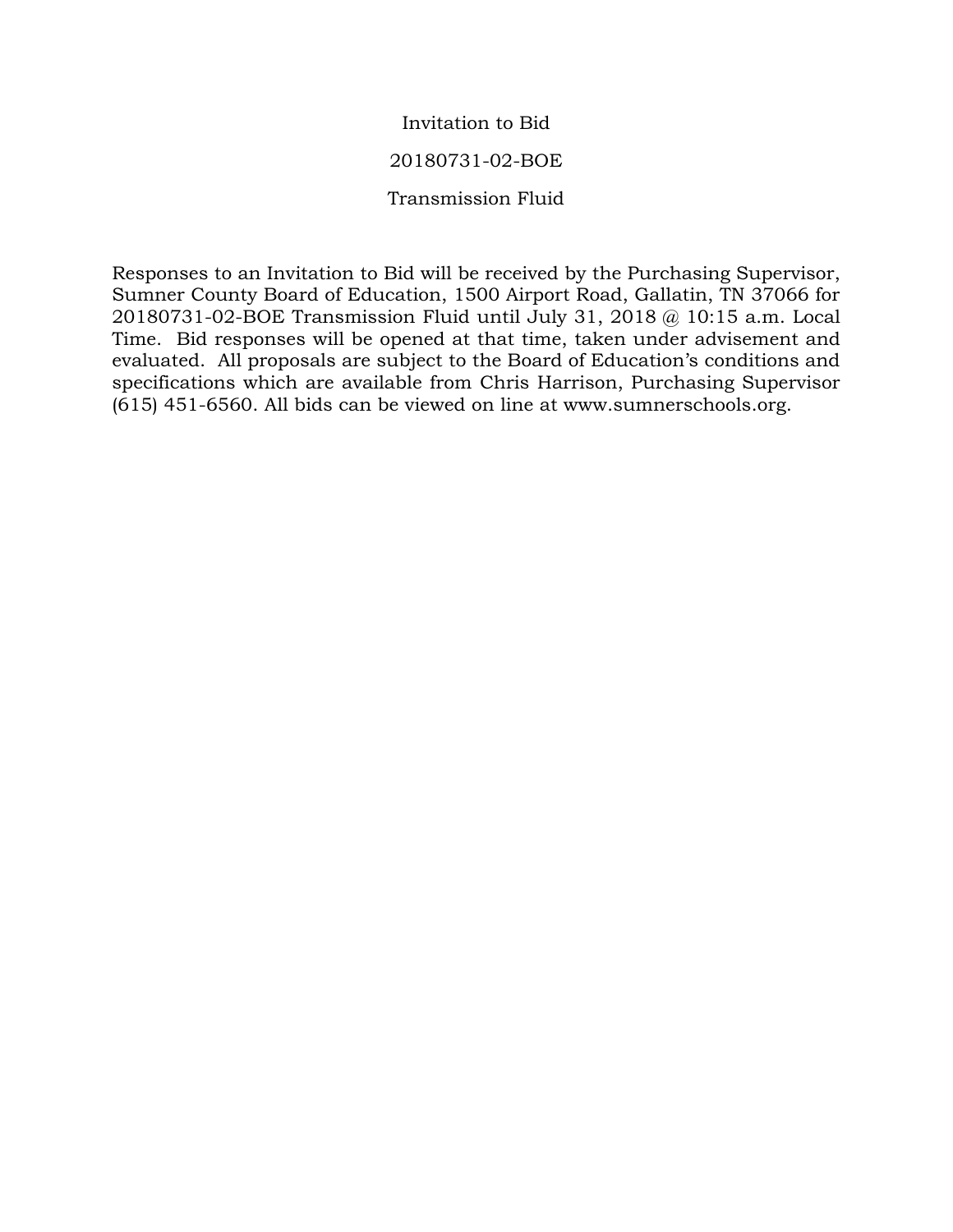# **INVITATION TO BID (ITB)**

#### **NUMBER: 20180731-02-BOE**

## **SUMNER COUNTY BOARD OF EDUCATION**

*This solicitation document serves as the written determination of the SCS Purchasing Supervisor that the use of Competitive Sealed Proposal for this solicitation is in the best interest of SCS.*

#### **RFP Title: Transmission Fluid**



## **Purchasing Staff Contact:**

Chris Harrison Janice Wright 615-451-6560 615-451-6569 chris.harrison@sumnerschools.org janice.wright@sumnerschools.org

Purchasing Supervisor **Purchasing Coordinator** 

Release Date: July 16, 2018 | Proposal Due Date: July 31, 2018 @ 10:15 a.m. Local Time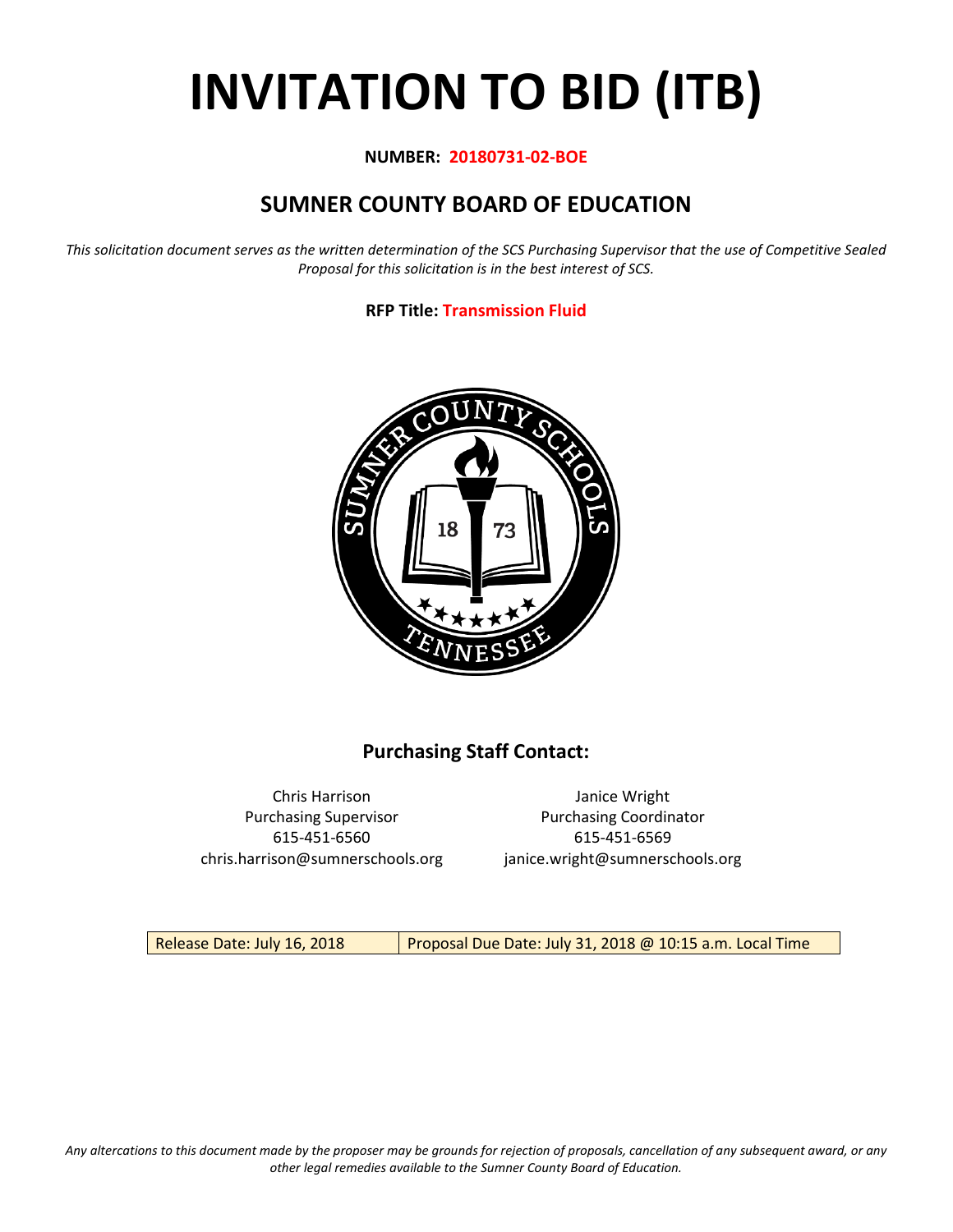## **NOTICE TO PROPOSERS**

There may be one or more amendments to this ITB. In order to receive communication for any such amendments issued specifically to this ITB, the proposer must provide the information requested below to the Sumner County Board of Education (SCS) Purchasing Department. The information may be sent by email to: Chris Harrison, Purchasing Supervisor, chris.harrison@sumnerschools.org. SCS will send amendments only to those proposers which complete and return this information in a timely manner.

| <b>ITB Number:</b>      | 20180731-02-BOE Transmission Fluid |
|-------------------------|------------------------------------|
| Company Name:           |                                    |
| <b>Mailing Address:</b> |                                    |
|                         |                                    |
|                         |                                    |
| Phone Number:           |                                    |
| <b>Contact Person:</b>  |                                    |
| <b>Email Address:</b>   |                                    |
|                         |                                    |
|                         |                                    |
| <b>Printed Name:</b>    |                                    |
| Date:                   |                                    |

Emailed amendments will be sent in a Microsoft Word (Office for Windows) or Portable Document Format (pdf) format. Any alterations to the document made by the proposer may be grounds for rejection of proposal, cancellation of any subsequent award or any other legal remedies available to SCS.

Amendments will also be posted on the SCS website **https://sumnerschools.org/index.php/current-bids-and-rfps** and attached to the solicitation listing as a PDF or WORD file. Check the particular solicitation on the Current Bids and RFPs webpage for any posted amendments.

By completing and returning this form, the Proposer has expressed its intent to provide a proposal for **20180731-02-BOE Transmission Fluid.**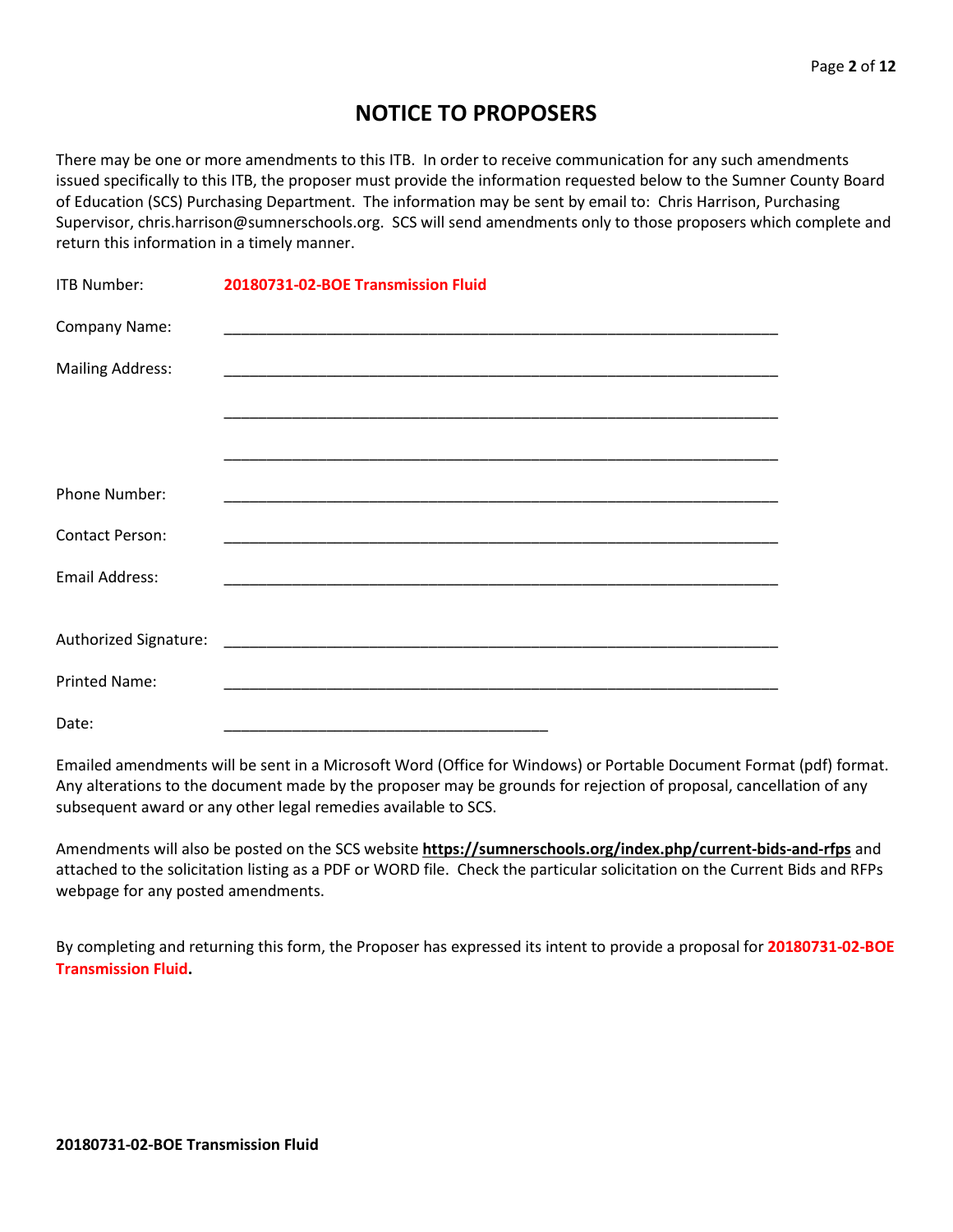### **TABLE OF CONTENTS**

- 1. Specification
- 2. Source Selection and Contract Award
- 3. Schedule of Events
- 4. Delivery of Proposals
- 5. Protests
- 6. New Vendors
- 7. Attachments
	- A. Bid Form/Certification
	- B. IRS Form W9
	- C. Attestation Re Personnel
	- D. Standard Terms and Conditions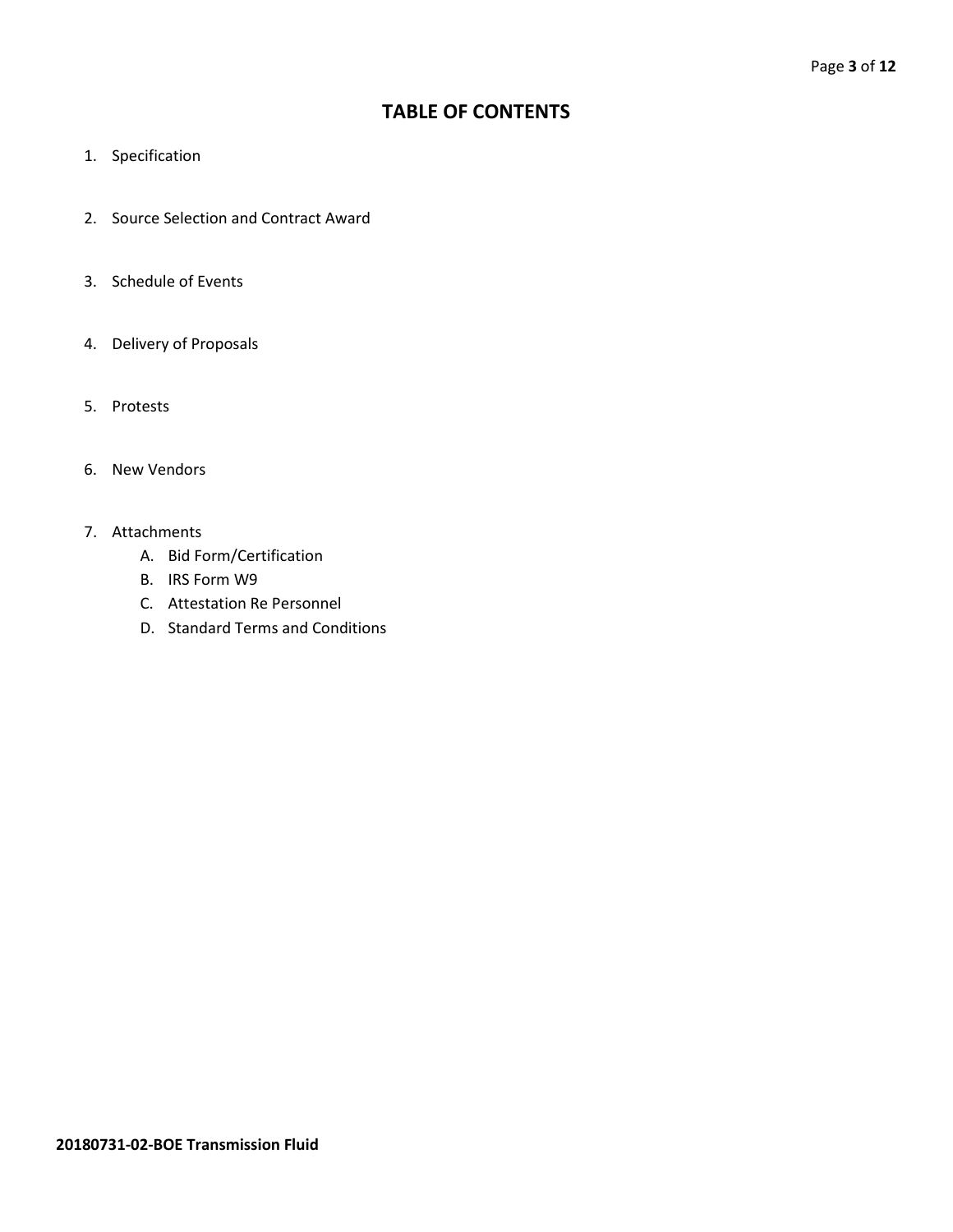1. Specification

The Sumner County Board of Education, herein known as "SCS", is soliciting RFQ 20171005-BOE for an annual bid for the purchase of Transmission Fluid. The contract will be valid from September 1, 2018 thru August 31, 2019. The purpose of this bid is to secure fixed pricing for Transmission Fluid to be valid for a period of twelve (12) months.

- The contractor shall be required to supply, upon authorized request, transmission fluid to the SCS Transportation Department located at 1500 Airport Road, Gallatin, TN 37066.
- The unit price must include cost of delivery to the SCS Transportation Department.
- SCS make no guarantee for an annual purchase quantity.

#### TRANSMISSION FLUID SPECIFICATIONS:

- Must meet TES 295 Approved (Allison)
- Must have, at a minimum, a remaining shelf life of twelve (12) months

#### QUESTIONS

- Kevin Kepley, Fleet Operations Manager
	- o 615-452-1520
	- o kevin.kepley@sumnerschools.org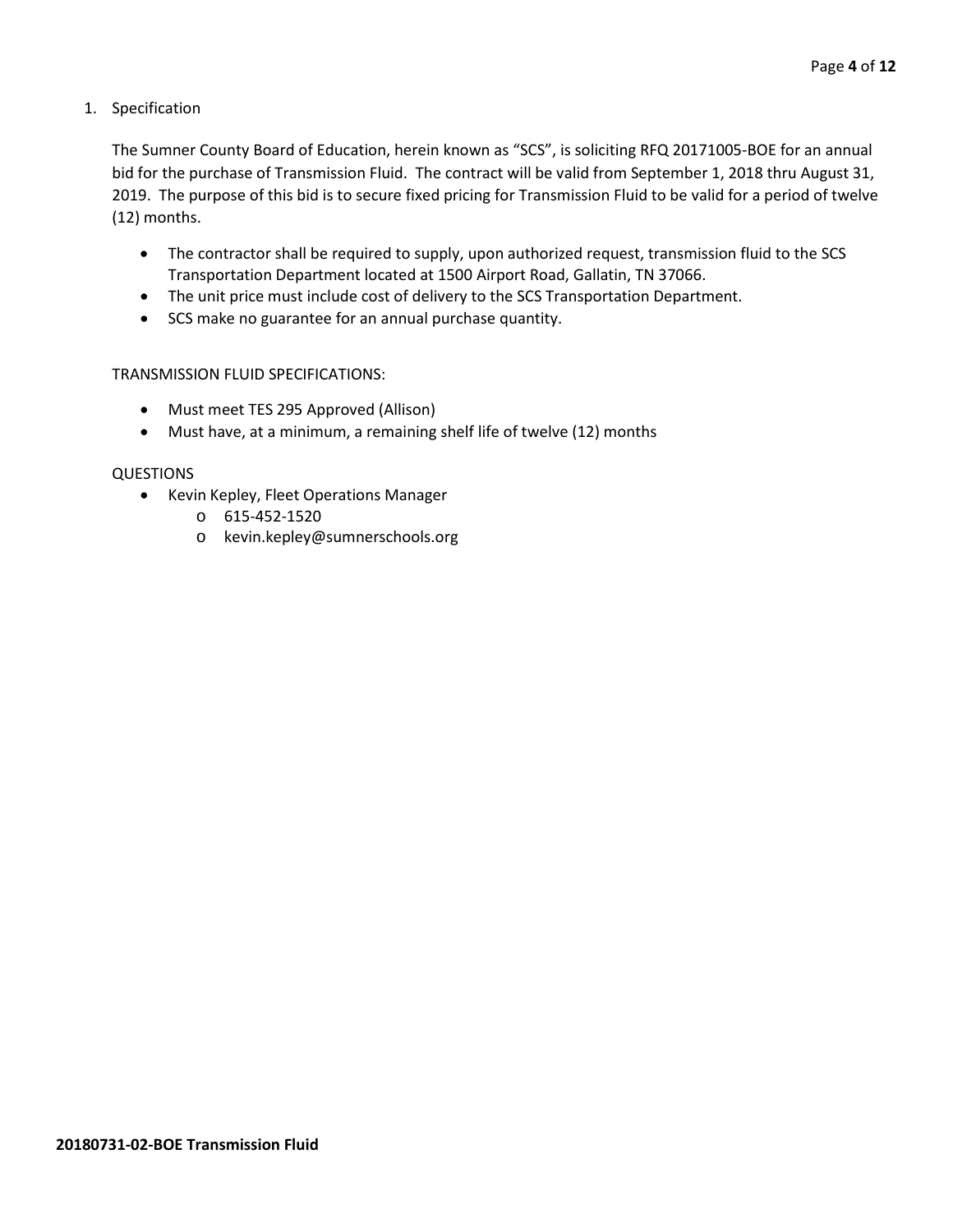- 2. Source Selection and Contract Award
	- Award, if made, will be made to the proposer submitting the lowest cost proposal and whom is also determined to be Responsive.
		- o General Criteria to be determined "Responsive"
			- Does the proposal include all required information?
			- Does the proposal include completed attachment forms?
			- Was the proposal delivered on or before the stated deadline?
	- SCS reserves the right to reject any proposal that takes exception to the specifications unless prior approval is requested and granted by SCS.
	- Upon mutual agreement by both parties, SCS shall grant the right to extend the terms, conditions and prices of contract(s) awarded from this ITB to other Institutions (such as State, Local and/or Public Agencies) who express an interest in participating in any contract that results from this ITB. Each of the "piggyback" Institutions will issue their own purchasing documents for purchase of the goods/services. Proposer agrees that SCS shall bear no responsibility or liability for any agreements between Proposer and the other Institution(s) who desire to exercise this option.
- 3. Schedule of Events

| <b>RFP Issued</b>              | July 16, 2018                         |
|--------------------------------|---------------------------------------|
| <b>RFP Submission DEADLINE</b> | July 31, 2018 @ 10:15 a.m. Local Time |

4. Delivery of Proposals

Sealed proposals will be accepted until **July 31, 2018 @ 10:15 a.m. Local Time**. Proposals received after that time will be deemed invalid. Vendors mailing proposal packages must allow sufficient time to ensure receipt of their package by the time specified. There will be no exceptions. Proposals will be opened and read aloud. The reading of the bids will begin at **10:15 a.m. Local Time**.

Due to the nature of deliveries to the SCS Support Services Facility by carriers such as UPS, FedEx and such like; the proposal package will be accepted if the date and time on the delivery confirmation are indicated to be on or before the Proposal Deadline.

Delivery Address: Sumner County Board of Education Attn: Purchasing Supervisor 1500 Airport Road Gallatin, TN 37066

The package containing the proposal must be sealed and clearly marked on the outside of the package: **"20180731-02-BOE Transmission Fluid" DO NOT OPEN**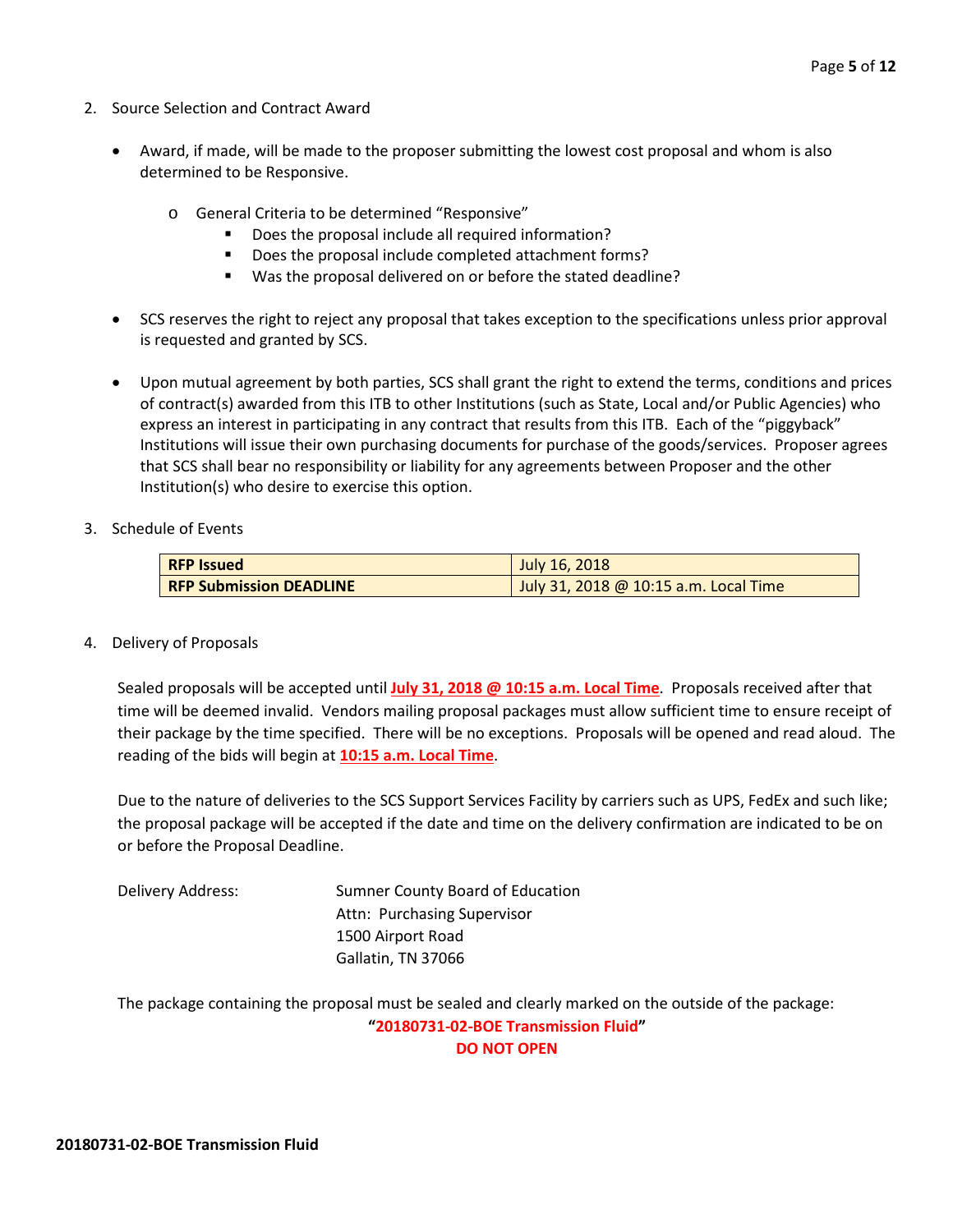#### 5. Protests

In the event that any interested party finds any part of the listed specifications, terms or conditions to be discrepant, incomplete or otherwise questionable in any respect; it shall be the responsibility of the concerned party to notify the SCS Purchasing Office of such matters immediately upon receipt of the ITB. All notifications must be sent to the Purchasing Supervisor via email at [purchasing@sumnerschools.org.](mailto:purchasing@sumnerschools.org)

Any actual or prospective Proposer who is aggrieved in connection with the ITB or award of a contract may protest to the Purchasing Supervisor and/or the Sumner County Board of Education at its regularly scheduled meeting.

#### 6. New Vendors

- To comply with Internal Revenue Service requirements, all vendors who perform any type of service are required to have a current IRS Form W-9 on file with the SCS Finance Department. It is a mandatory requirement to complete the IRS Form W-9 (Attachment 1) included in this RFP.
- To comply with the Tennessee Lawful Employment Act (50-1-702 and 50-1-703), non-employees (individuals paid directly by the employer in exchange for the individual's labor or services) must have on file one (1) of the following documents:
	- o A valid Tennessee driver's license or photo identification;
	- o A valid driver's license or photo identification from another state where the license requirements are at least as strict as those in Tennessee;
	- o A birth certificate issued by a U.S. state, jurisdiction or territory;
	- o A U.S. government issued certified birth certificate;
	- o A valid, unexpired U.S. passport;
	- o A U.S. certificate of birth abroad (DS-1350 or FS-545)
	- o A report of birth abroad of a U.S. citizen (FS-240);
	- o A certificate of citizenship (N560 or N561);
	- o A certificate of naturalization (N550, N570 or N578);
	- o A U.S citizen identification card (I-197 or I-179); or
	- o Valid alien registration documentation or other proof of current immigration registration recognized by the United States Department of Homeland Security that contains the individual's complete legal name and current alien admission number or alien file number (or numbers if the individual has more than one number).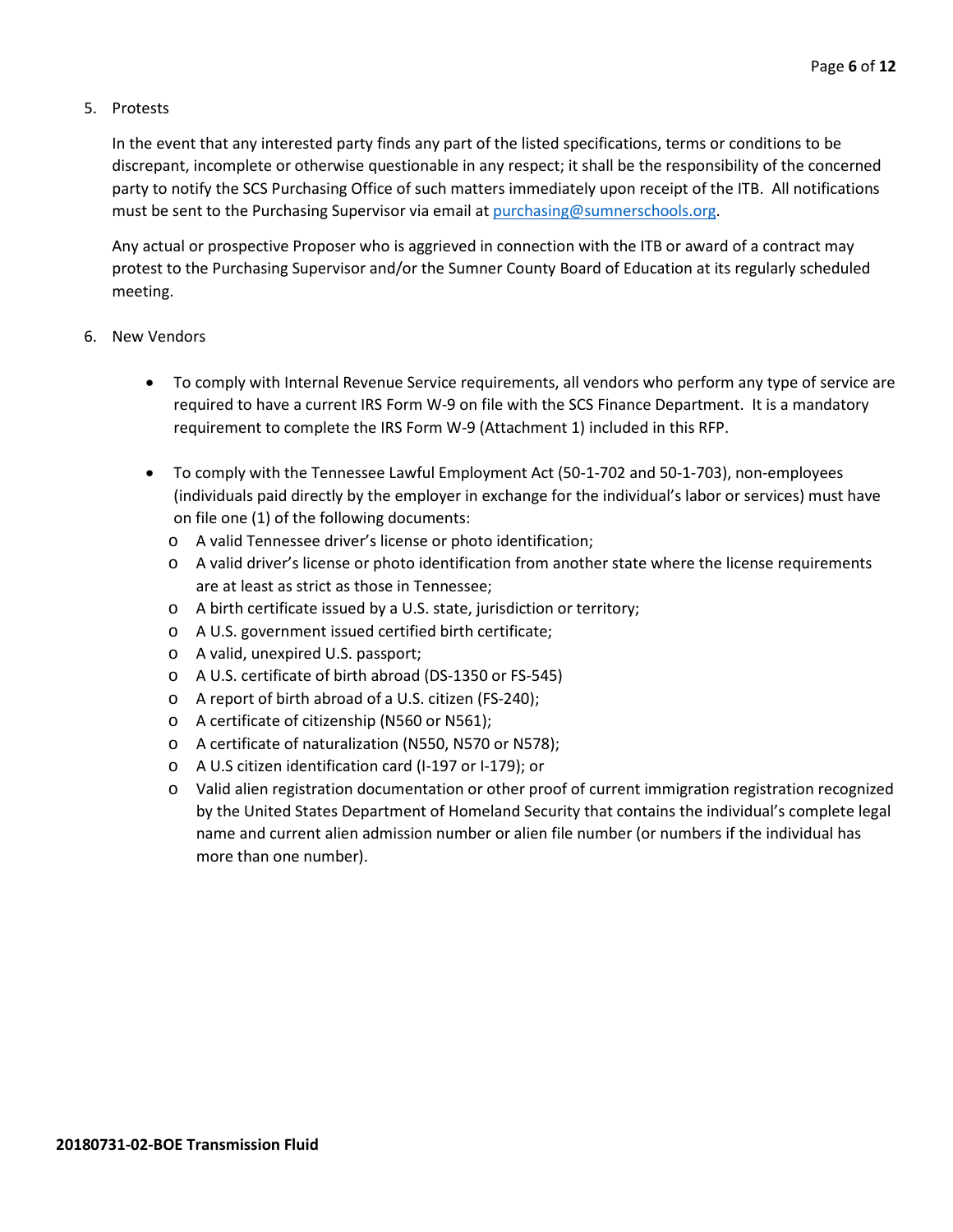#### **7.A Bid Form**



Attn: Purchasing Supervisor 1500 Airport Road Gallatin, TN 37066

Date

By checking this box, Proposer agrees that SCS reserves the right to extend the terms, conditions and prices of this contract to other Institutions (such as State, Local and/or Public Agencies) who express an interest in participating in any contract that results from this ITB. Each of the piggyback Institutions will issue their own purchasing documents for the goods/service. Proposer agrees that SCS shall bear no responsibility or liability for any agreements between Proposer and the other Institution(s) who desire to exercise this option.

| <b>UNIT</b> | <b>DESCRIPTION</b>                                                                                                | UNIT PRICE |
|-------------|-------------------------------------------------------------------------------------------------------------------|------------|
| Each        | <b>Transmission Fluid</b><br>TES-295 Approved (Allison)<br>$\bullet$<br>230 gallon or 55 gallon drum<br>$\bullet$ |            |
|             | Brand                                                                                                             |            |
|             | <b>Container Size</b>                                                                                             |            |
|             | NOTE: The Unit Price shall be valid for one year beginning<br>September 1, 2018 and ending August 31, 2019.       |            |

| <b>AUTHORIZED SIGNATURE:</b> |  |
|------------------------------|--|
| <b>PRINTED NAME:</b>         |  |
| TITLE:                       |  |
| <b>COMPANY NAME:</b>         |  |
| <b>PHONE:</b>                |  |
| <b>EMAIL</b>                 |  |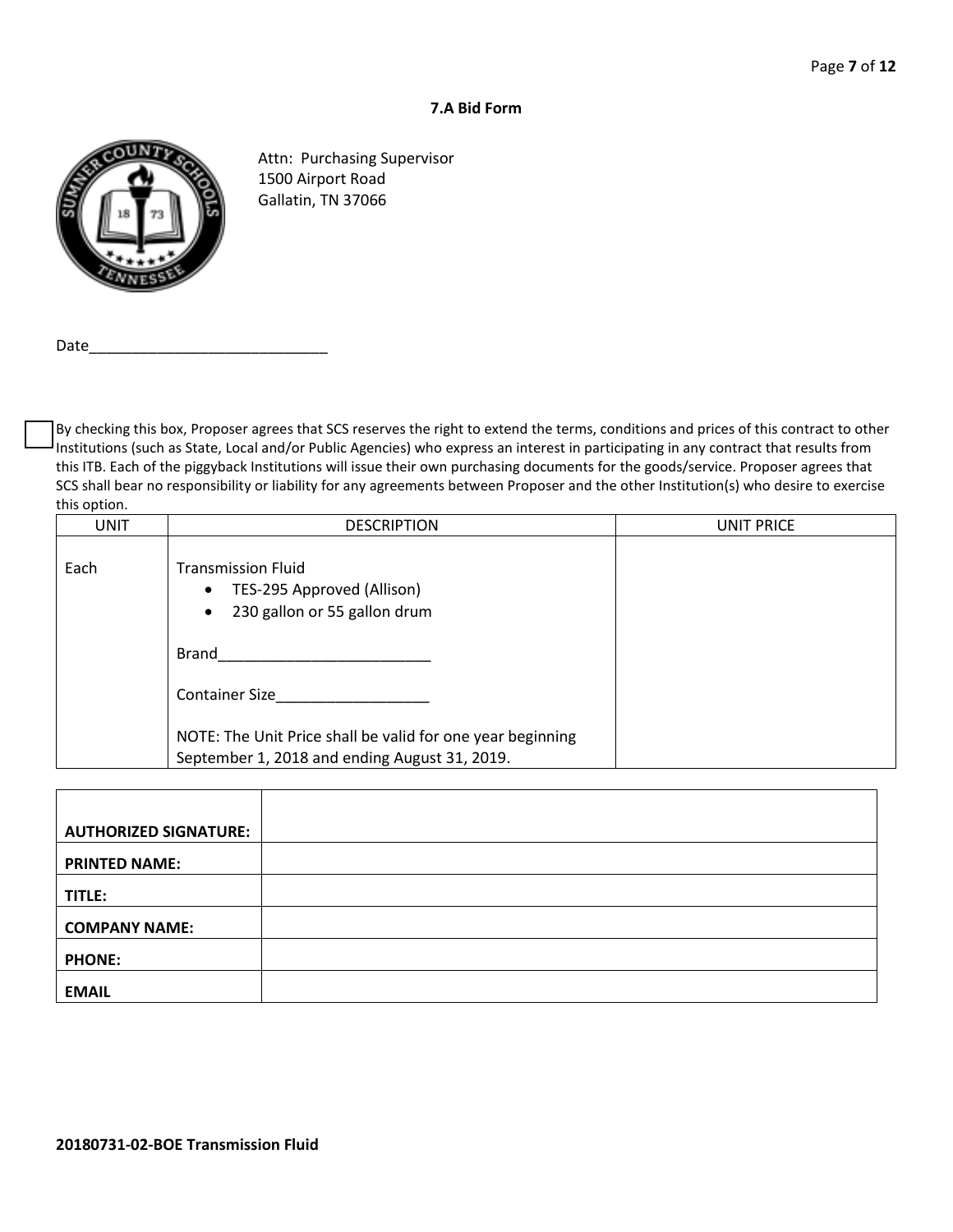#### 7.B IRS Form W9

|                                                                                                                                                                                                                                                                                                                                                                                                                                                                                                                                                                                                                                                                                                                                                    | <b>Request for Taxpayer</b><br>(Rev. December 2014)<br><b>Identification Number and Certification</b><br>Department of the Treasury<br>Internal Revenue Service<br>1 Name (as shown on your income tax return). Name is required on this line; do not leave this line blank.                                                                                                                                                                                                                                                                                                                                                                                                                                                                                                                                                                                                                                                                                                                                                                      |                                                                                                                                                                                                                                                                                                                                                                                                                                                                                                                                                                                                                                                                                                                                                  |                                                                            | Give Form to the<br>requester. Do not<br>send to the IRS. |  |  |  |
|----------------------------------------------------------------------------------------------------------------------------------------------------------------------------------------------------------------------------------------------------------------------------------------------------------------------------------------------------------------------------------------------------------------------------------------------------------------------------------------------------------------------------------------------------------------------------------------------------------------------------------------------------------------------------------------------------------------------------------------------------|---------------------------------------------------------------------------------------------------------------------------------------------------------------------------------------------------------------------------------------------------------------------------------------------------------------------------------------------------------------------------------------------------------------------------------------------------------------------------------------------------------------------------------------------------------------------------------------------------------------------------------------------------------------------------------------------------------------------------------------------------------------------------------------------------------------------------------------------------------------------------------------------------------------------------------------------------------------------------------------------------------------------------------------------------|--------------------------------------------------------------------------------------------------------------------------------------------------------------------------------------------------------------------------------------------------------------------------------------------------------------------------------------------------------------------------------------------------------------------------------------------------------------------------------------------------------------------------------------------------------------------------------------------------------------------------------------------------------------------------------------------------------------------------------------------------|----------------------------------------------------------------------------|-----------------------------------------------------------|--|--|--|
| σû<br>page<br>Specific Instructions on<br>Print or type<br>See                                                                                                                                                                                                                                                                                                                                                                                                                                                                                                                                                                                                                                                                                     | 2 Business name/disregarded entity name, if different from above<br>4 Exemptions (codes apply only to<br>3 Check appropriate box for federal tax classification; check only one of the following seven boxes:<br>certain entities, not individuals; see<br>C Corporation<br>S Corporation Partnership<br>Individual/sole proprietor or<br>Trust/estate<br>instructions on page 3):<br>single-member LLC<br>Exempt payee code (if any)<br>Limited liability company. Enter the tax classification (C=C corporation, S=S corporation, P=partnership) ▶<br>Exemption from FATCA reporting<br>Note. For a single-member LLC that is disregarded, do not check LLC; check the appropriate box in the line above for<br>the tax classification of the single-member owner.<br>code (if anv)<br>(Applies to accounts maintained outside the U.S.)<br>Other (see instructions)<br>5 Address (number, street, and apt. or suite no.)<br>Requester's name and address (optional)<br>6 City, state, and ZIP code<br>7 List account number(s) here (optional) |                                                                                                                                                                                                                                                                                                                                                                                                                                                                                                                                                                                                                                                                                                                                                  |                                                                            |                                                           |  |  |  |
|                                                                                                                                                                                                                                                                                                                                                                                                                                                                                                                                                                                                                                                                                                                                                    |                                                                                                                                                                                                                                                                                                                                                                                                                                                                                                                                                                                                                                                                                                                                                                                                                                                                                                                                                                                                                                                   |                                                                                                                                                                                                                                                                                                                                                                                                                                                                                                                                                                                                                                                                                                                                                  |                                                                            |                                                           |  |  |  |
| Part I<br><b>Taxpayer Identification Number (TIN)</b><br>Social security number<br>Enter your TIN in the appropriate box. The TIN provided must match the name given on line 1 to avoid<br>backup withholding. For individuals, this is generally your social security number (SSN). However, for a<br>resident alien, sole proprietor, or disregarded entity, see the Part I instructions on page 3. For other<br>entities, it is your employer identification number (EIN). If you do not have a number, see How to get a<br>TIN on page 3.<br>or<br><b>Employer identification number</b><br>Note. If the account is in more than one name, see the instructions for line 1 and the chart on page 4 for<br>guidelines on whose number to enter. |                                                                                                                                                                                                                                                                                                                                                                                                                                                                                                                                                                                                                                                                                                                                                                                                                                                                                                                                                                                                                                                   |                                                                                                                                                                                                                                                                                                                                                                                                                                                                                                                                                                                                                                                                                                                                                  |                                                                            |                                                           |  |  |  |
| Part II                                                                                                                                                                                                                                                                                                                                                                                                                                                                                                                                                                                                                                                                                                                                            | <b>Certification</b>                                                                                                                                                                                                                                                                                                                                                                                                                                                                                                                                                                                                                                                                                                                                                                                                                                                                                                                                                                                                                              |                                                                                                                                                                                                                                                                                                                                                                                                                                                                                                                                                                                                                                                                                                                                                  |                                                                            |                                                           |  |  |  |
|                                                                                                                                                                                                                                                                                                                                                                                                                                                                                                                                                                                                                                                                                                                                                    | Under penalties of perjury, I certify that:                                                                                                                                                                                                                                                                                                                                                                                                                                                                                                                                                                                                                                                                                                                                                                                                                                                                                                                                                                                                       |                                                                                                                                                                                                                                                                                                                                                                                                                                                                                                                                                                                                                                                                                                                                                  |                                                                            |                                                           |  |  |  |
|                                                                                                                                                                                                                                                                                                                                                                                                                                                                                                                                                                                                                                                                                                                                                    |                                                                                                                                                                                                                                                                                                                                                                                                                                                                                                                                                                                                                                                                                                                                                                                                                                                                                                                                                                                                                                                   | 1. The number shown on this form is my correct taxpayer identification number (or I am waiting for a number to be issued to me); and<br>2. I am not subject to backup withholding because: (a) I am exempt from backup withholding, or (b) I have not been notified by the Internal Revenue<br>Service (IRS) that I am subject to backup withholding as a result of a failure to report all interest or dividends, or (c) the IRS has notified me that I am<br>no longer subject to backup withholding; and                                                                                                                                                                                                                                      |                                                                            |                                                           |  |  |  |
|                                                                                                                                                                                                                                                                                                                                                                                                                                                                                                                                                                                                                                                                                                                                                    |                                                                                                                                                                                                                                                                                                                                                                                                                                                                                                                                                                                                                                                                                                                                                                                                                                                                                                                                                                                                                                                   | 3. I am a U.S. citizen or other U.S. person (defined below); and                                                                                                                                                                                                                                                                                                                                                                                                                                                                                                                                                                                                                                                                                 |                                                                            |                                                           |  |  |  |
| Sign                                                                                                                                                                                                                                                                                                                                                                                                                                                                                                                                                                                                                                                                                                                                               | instructions on page 3.<br>Signature of                                                                                                                                                                                                                                                                                                                                                                                                                                                                                                                                                                                                                                                                                                                                                                                                                                                                                                                                                                                                           | 4. The FATCA code(s) entered on this form (if any) indicating that I am exempt from FATCA reporting is correct.<br>Certification instructions. You must cross out item 2 above if you have been notified by the IRS that you are currently subject to backup withholding<br>because you have failed to report all interest and dividends on your tax return. For real estate transactions, item 2 does not apply. For mortgage<br>interest paid, acquisition or abandonment of secured property, cancellation of debt, contributions to an individual retirement arrangement (IRA), and<br>generally, payments other than interest and dividends, you are not required to sign the certification, but you must provide your correct TIN. See the |                                                                            |                                                           |  |  |  |
| Here                                                                                                                                                                                                                                                                                                                                                                                                                                                                                                                                                                                                                                                                                                                                               | U.S. person $\blacktriangleright$                                                                                                                                                                                                                                                                                                                                                                                                                                                                                                                                                                                                                                                                                                                                                                                                                                                                                                                                                                                                                 |                                                                                                                                                                                                                                                                                                                                                                                                                                                                                                                                                                                                                                                                                                                                                  |                                                                            | Date $\blacktriangleright$                                |  |  |  |
| <b>General Instructions</b><br>Section references are to the Internal Revenue Code unless otherwise noted.<br>Future developments. Information about developments affecting Form W-9 (such<br>as legislation enacted after we release it) is at www.irs.gov/fw9.                                                                                                                                                                                                                                                                                                                                                                                                                                                                                   |                                                                                                                                                                                                                                                                                                                                                                                                                                                                                                                                                                                                                                                                                                                                                                                                                                                                                                                                                                                                                                                   | · Form 1098 (home mortgage interest), 1098-E (student loan interest), 1098-T<br>(tuition)<br>· Form 1099-C (canceled debt)<br>· Form 1099-A (acquisition or abandonment of secured property)<br>Use Form W-9 only if you are a U.S. person (including a resident alien), to                                                                                                                                                                                                                                                                                                                                                                                                                                                                      |                                                                            |                                                           |  |  |  |
| <b>Purpose of Form</b>                                                                                                                                                                                                                                                                                                                                                                                                                                                                                                                                                                                                                                                                                                                             |                                                                                                                                                                                                                                                                                                                                                                                                                                                                                                                                                                                                                                                                                                                                                                                                                                                                                                                                                                                                                                                   | provide your correct TIN.                                                                                                                                                                                                                                                                                                                                                                                                                                                                                                                                                                                                                                                                                                                        |                                                                            |                                                           |  |  |  |
| An individual or entity (Form W-9 requester) who is required to file an information<br>return with the IRS must obtain your correct taxpayer identification number (TIN)<br>which may be your social security number (SSN), individual taxpayer identification<br>number (ITIN), adoption taxpayer identification number (ATIN), or employer<br>identification number (EIN), to report on an information return the amount paid to<br>you, or other amount reportable on an information return. Examples of information<br>returns include, but are not limited to, the following:<br>· Form 1099-INT (interest earned or paid)                                                                                                                    |                                                                                                                                                                                                                                                                                                                                                                                                                                                                                                                                                                                                                                                                                                                                                                                                                                                                                                                                                                                                                                                   | If you do not return Form W-9 to the requester with a TIN, you might be subject<br>to backup withholding. See What is backup withholding? on page 2.<br>By signing the filled-out form, you:<br>1. Certify that the TIN you are giving is correct (or you are waiting for a number<br>to be issued).<br>2. Certify that you are not subject to backup withholding, or<br>3. Claim exemption from backup withholding if you are a U.S. exempt payee. If<br>applicable, you are also certifying that as a U.S. person, your allocable share of                                                                                                                                                                                                     |                                                                            |                                                           |  |  |  |
| . Form 1099-DIV (dividends, including those from stocks or mutual funds)                                                                                                                                                                                                                                                                                                                                                                                                                                                                                                                                                                                                                                                                           |                                                                                                                                                                                                                                                                                                                                                                                                                                                                                                                                                                                                                                                                                                                                                                                                                                                                                                                                                                                                                                                   |                                                                                                                                                                                                                                                                                                                                                                                                                                                                                                                                                                                                                                                                                                                                                  | any partnership income from a U.S. trade or business is not subject to the |                                                           |  |  |  |
| * Form 1099-MISC (various types of income, prizes, awards, or gross proceeds)<br>. Form 1099-B (stock or mutual fund sales and certain other transactions by<br>brokers)<br>· Form 1099-S (proceeds from real estate transactions)                                                                                                                                                                                                                                                                                                                                                                                                                                                                                                                 |                                                                                                                                                                                                                                                                                                                                                                                                                                                                                                                                                                                                                                                                                                                                                                                                                                                                                                                                                                                                                                                   | withholding tax on foreign partners' share of effectively connected income, and<br>4. Certify that FATCA code(s) entered on this form (if any) indicating that you are<br>exempt from the FATCA reporting, is correct. See What is FATCA reporting? on<br>page 2 for further information.                                                                                                                                                                                                                                                                                                                                                                                                                                                        |                                                                            |                                                           |  |  |  |
| . Form 1099-K (merchant card and third party network transactions)                                                                                                                                                                                                                                                                                                                                                                                                                                                                                                                                                                                                                                                                                 |                                                                                                                                                                                                                                                                                                                                                                                                                                                                                                                                                                                                                                                                                                                                                                                                                                                                                                                                                                                                                                                   |                                                                                                                                                                                                                                                                                                                                                                                                                                                                                                                                                                                                                                                                                                                                                  |                                                                            |                                                           |  |  |  |

Cat. No. 10231X

Form W-9 (Rev. 12-2014)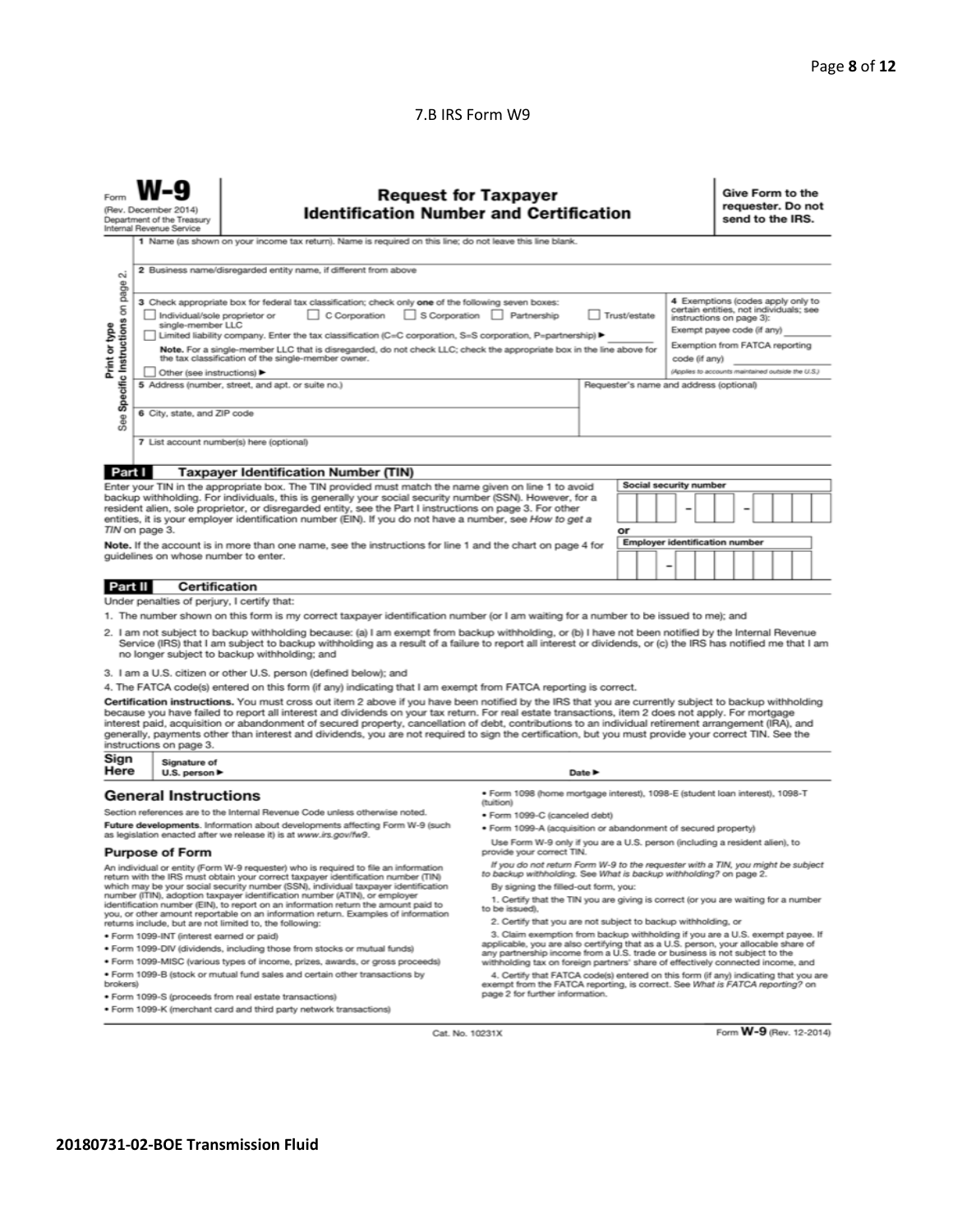#### **ATTACHMENT 7.C – Attestation Re Personnel**

## **ATTESTATION RE PERSONNEL USED IN CONTRACT PERFORMANCE**

| CONTRACTOR LEGAL ENTITY NAME:                                          |  |
|------------------------------------------------------------------------|--|
| FEDERAL EMPLOYER IDENTIFICATION NUMBER:<br>(or Social Security Number) |  |

**The Contractor, identified above, does hereby attest, certify, warrant and assure that the Contractor shall not knowingly utilize the services of an illegal immigrant in the performance of this Contract and shall not knowingly utilize the services of any subcontractor who will utilize the services of an illegal immigrant in the performance of this Contract, T.C.A. § 12-3-309.**

SIGNATURE & DATE:

*NOTICE: This attestation MUST be signed by an individual empowered to contractually bind the Contractor.*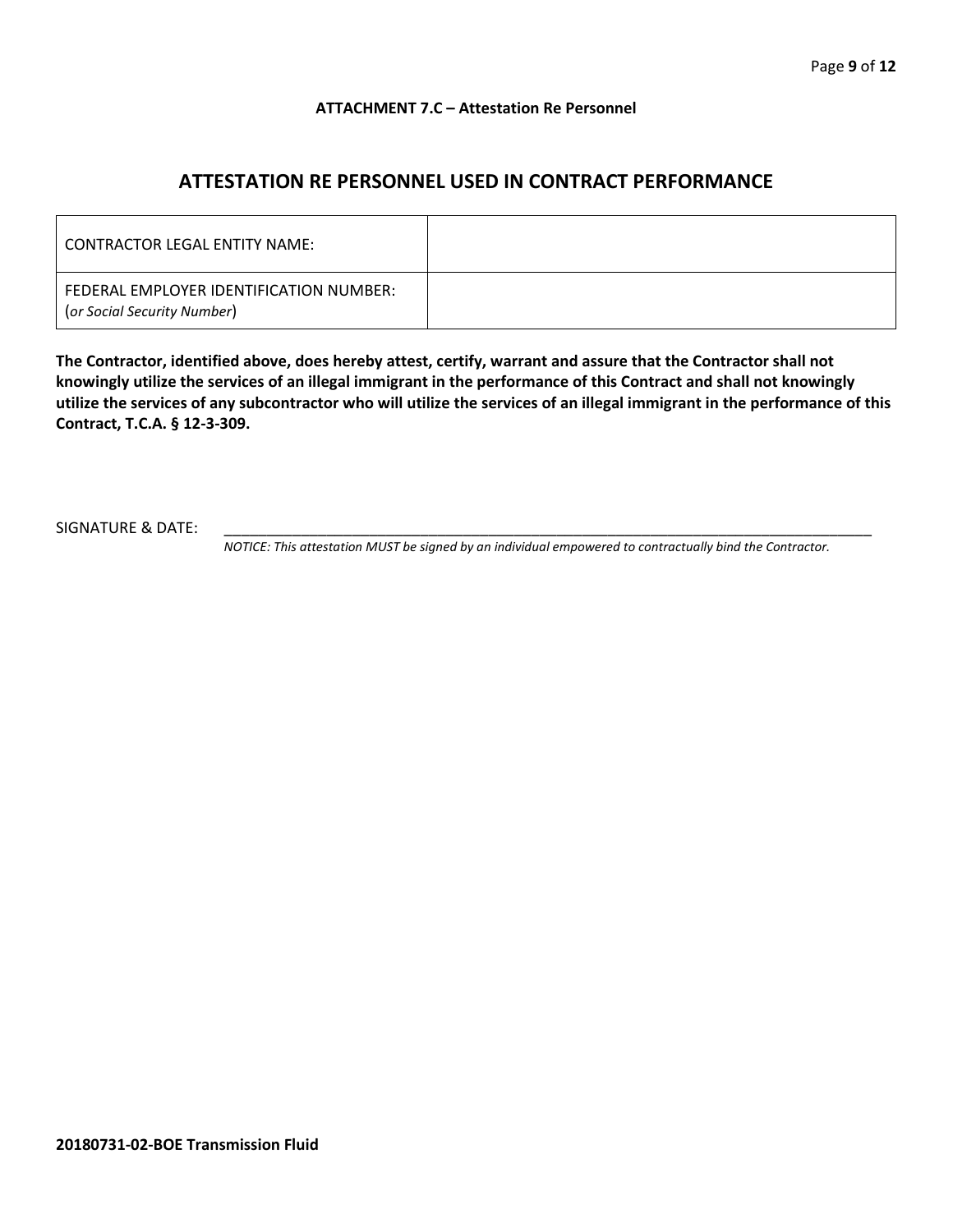#### **ATTACHMENT 7.D – Standard Terms & Conditions SUMNER COUNTY BOARD OF EDUCATION (SCS)**

#### **1. PREPARATION AND SUBMISSION OF BID.**

- **a.** Failure to examine any drawings**,** specifications, or instructions will be at the proposer's risk. Any deviation from the stated terms, conditions and specifications must be coordinated with and approved in writing by the SCS Purchasing Supervisor.
- **b.** ITB SUBMITTAL / SIGNATURE: Proposal shall give the full name and business address of the bidder. If the proposer is a corporation, the name shall be stated as it is in the corporate charter. Proposals must be signed in ink by the proposer's authorized agent. Unsigned proposals will be rejected. Proposals are to be sealed and the outside of the envelope is to reference the ITB number. The person signing the proposal must show their title, and if requested by SCS, must furnish satisfactory proof of his or her authority to bind his or her company in contract. Proposer understands that by submitting a proposal with an authorized signature, it shall constitute an offer to SCS. Proposals must be typewritten or in ink; otherwise they may not be considered. Purchase orders will be issued to the firm name appearing on the W9. Facsimile responses will not be considered.
- **c.** SCS is not responsible for any costs incurred by any vendor pursuant to the ITB. The vendor shall be responsible for all costs incurred in connection with the preparation and submission of its proposal.
- **d.** All proposers must be in compliance with T.C.A. § 62-6-119 at the time of proposal submission and provide evidence of compliance with the applicable provisions of the chapter before such proposal may be considered.
- **e.** Proposals are to be received in the location designated in the ITB no later than the specified date and time. Late submissions will NOT be opened or considered.
- **f.** No erasures permitted. Errors may be crossed out and corrections printed in ink or typewritten adjacent to error and must be initialed in ink by person signing the proposal.
- **g.** Specifications: Reference to available specifications shall be sufficient to make the terms of the specifications binding on the proposer. The use of the name of a manufacturer, or any special brand or make in describing an item does not restrict the proposer to that manufacturer or specific article, unless specifically stated. Comparable products of other manufacturers will be considered if proof of compatibility is contained in the proposal. Proposers are required to notify SCSs Purchasing Supervisor whenever specifications/procedures are not perceived to be fair and open. The articles on which the proposals are submitted must be equal or superior to that specified. Informative and Descriptive Literature: The proposer must show brand or trade names of the articles proposed, when applicable. It shall be the responsibility of the vendor, including vendors whose product is referenced, to furnish with the proposal such specifications, catalog pages, brochures or other data as will provide an adequate basis for determining the quality and functional capabilities of the product offered. Failure to provide this data may be considered valid justification for rejection of proposal.
- **h.** Samples: Samples of items when called for, must be furnished free of expense, and if not destroyed will, upon vendor's request within ten (10) days of proposal opening, be returned at the proposer's expense. Each sample must be labeled with the proposer's name, manufacturer's brand name and number, ITB number and item reference.
- **i.** Time of Performance: The number of calendar days in which delivery is to be made after receipt of order shall be stated in the proposal and may be a factor in making an award, price notwithstanding. If no delivery time is stated in the proposal, proposer agrees that delivery is to be made within two weeks (10 business days) of order.
- **j.** Transportation and delivery charges should be included in the price and be fully prepaid by the vendor to the destination specified in the ITB. Proposal prices shall include delivery of all items F.O.B. destination.
- **k.** New materials and supplies must be delivered unless otherwise specifically stated in the ITB.
- **l.** Alternate/multiple proposals will not be considered unless specifically called for in the ITB.
- **m.** Only proposals submitted on ITB forms furnished by SCS will be considered.
- **n.** By signing the ITB where indicated, the proposer agrees to strictly abide by all local, state and federal statutes and regulations. The proposer further certifies that this proposal is made without collusion or fraud.
- **o.** Error in Proposal. In case of error in the extension of prices in the proposal, the unit price will govern. Late submissions will NOT be opened or considered. Proposers are cautioned to verify their proposals before submission, as amendments received after the ITB deadline will not be considered. No proposal shall be altered, amended or withdrawn after opening. After proposal opening, a proposer may withdraw a proposal only when there is obvious clerical error such as a misplaced decimal point, or when enforcement of the proposal would impose unconscionable hardship due to an error in the proposal resulting in a quotation substantially below the other proposals received. Proposal withdrawals will be considered only upon written request of the proposer.

#### **20180731-02-BOE Transmission Fluid**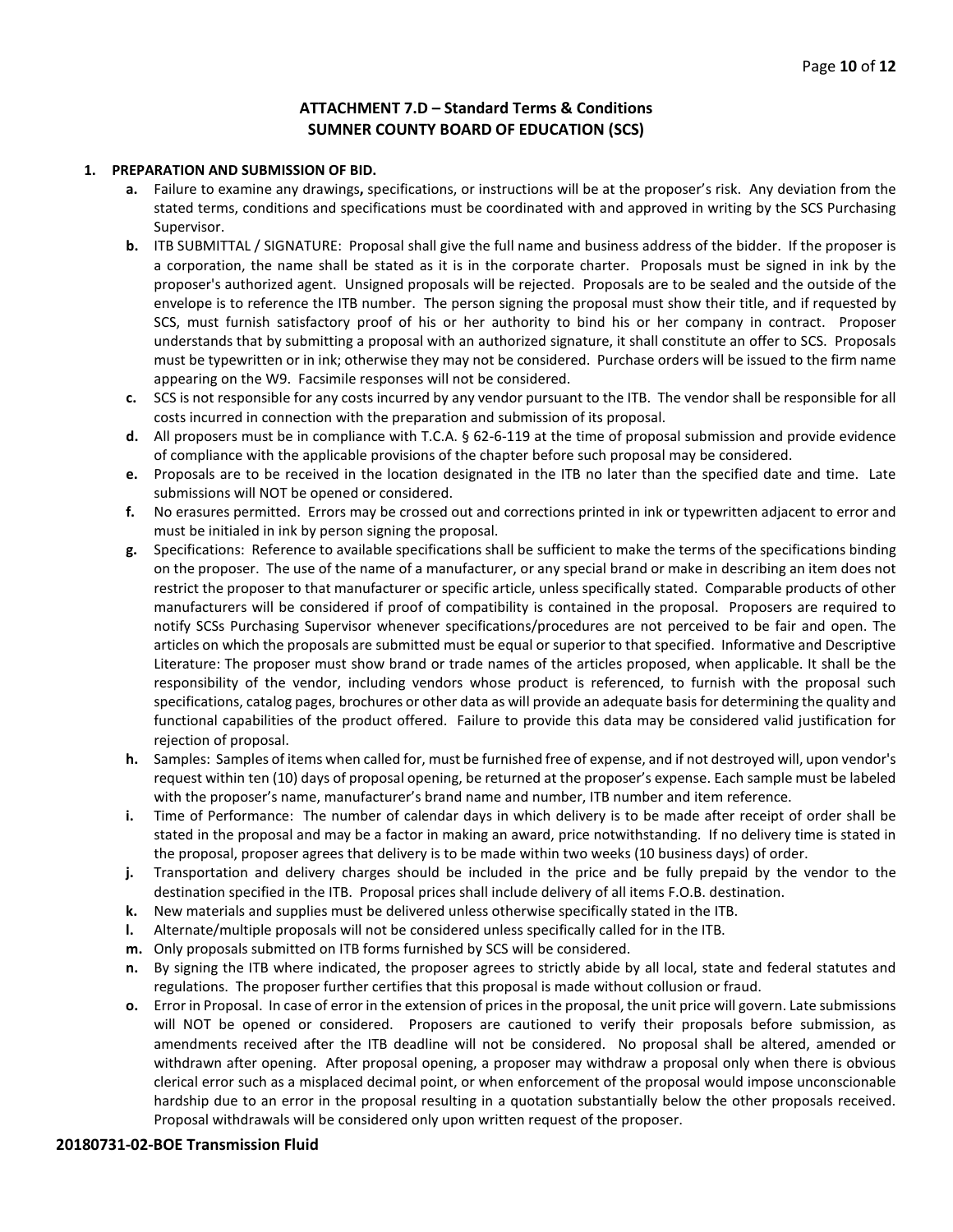- **2. OPEN RECORDS.** In order to comply with the provisions of the Tennessee Open Records Act, all proposals will be publicly opened and are subject to public inspection after the award upon written request. Proposers may be present at ITB opening. Summary information will be posted the SCS website, www.sumnerschools.org under the Invitation to Bid link.
- **3. ACCEPTANCE AND AWARD.** SCS reserves the right to reject any and all proposals and to waive any informality in proposals and, unless otherwise specified by the proposers to accept any item in the proposal. Action to reject all proposals shall be taken for unreasonably high prices, errors in the bid documents, cessation of need, unavailability of funds, or any other reason approved by SCS.
	- **a.** Contracts and purchases will be made with the lowest, responsive, responsible, qualified proposer. The quality of the articles to be supplied, their conformity with the specifications, their suitability to the requirements of the Institution, cash discount offered, and the delivery terms will be taken into consideration.
	- **b.** Any deviation from these stated terms, specifications and conditions must be coordinated with and approved in writing by the Purchasing Supervisor.
	- **c.** Prices quoted on the response (if any) are to be considered firm and binding until the said equipment, supplies or services are in the possession of SCS.
	- **d.** SCS reserves the right to order more or less than the quantity listed in the proposal.
	- **e.** If a proposal fails to state a time within which a proposal must be accepted, it is understood and agreed that SCS shall have ninety (90) days to accept.
	- **f.** No purchase or contract is authorized or valid until the issuance of a SCS purchase order in accordance with SCS policy. No SCS employee is authorized to purchase equipment, supplies or services prior to the issuance of such a purchase order.
	- **g.** The contract may not be assigned without written SCS consent.
	- **h.** If the appropriate space is marked on the ITB, other Institutions (such as State, Local and/or Public Agencies) may purchase off the contract during the same period as SCS.
	- **i.** The awarded proposer will be required to post a performance and payment bond in the amount of 25% of the contract price if it exceeds \$100,000 as stated by T.C.A. §12-4-201.
	- **j.** If the project cost is in excess of \$25,000 a performance bond must be secured by the requesting part in an amount equal to the market improvement value.
- **4. PAYMENT**. Payment terms must be specified in the proposal, including any discounts for early payment. Partial payments will not be approved unless justification for such payment can be shown. Terms will be NET 30 days. Payment will not be made until the conditions and specifications of the ITB are inspected and approved as conforming by persons appointed by SCS.
- **5. DEFAULT OF SELECTED VENDOR.** In case of vendor default, SCS may procure the articles or services from other sources and hold the defaulting vendor responsible for any resulting cost. If the awarded vendor violates any terms of their proposal, the contract, SCS policy or any law, they may be disqualified from submitting proposals for a period of two years for minor violations or longer for major violations. Proposals from disqualified bidders will not be accepted during the period of disqualification.
- **6. INSPECTION OF PURCHASES.** Articles received which are not equivalent will not be accepted and will be picked up by the vendor or returned to vendor, shipping charges collect. SCS shall have a reasonable period in which to inspect and accept or reject materials without liability. If necessity requires SCS to use nonconforming materials, an appropriate reduction in payment may be made.
- **7. TAXES.** SCS is tax exempt; do not include taxes in quotation. Vendors making improvements or additions to or performing repair work on real property for SCS are liable for any applicable sales or use tax on tangible personal property used in connection with the contract or furnished to vendors by the state for use under the contract.
- **8. NONDISCRIMINATION.** SCS is an equal opportunity employer. SCS and bidder agree to comply with Titles VI and VII of the Civil Rights Act of 1964, Title IX of the Education Amendments of 1972, Section 504 of the Rehabilitation Act of 1973, Executive Order 11,246, the Americans with Disabilities Act of 1990 and the related regulations to each. Each party assures that it will not discriminate against any individual including, but not limited to employees or applicants for employment and/or students, because of race, religion, creed, color, sex, age, disability, veteran status or national origin. In the event that any claims should arise with regards to violations of any such local, state or federal law, statues, rule or regulations, the vendor will indemnify and hold SCS harmless for any damages, including court costs or attorney fees, which might be incurred.

#### **20180731-02-BOE Transmission Fluid**